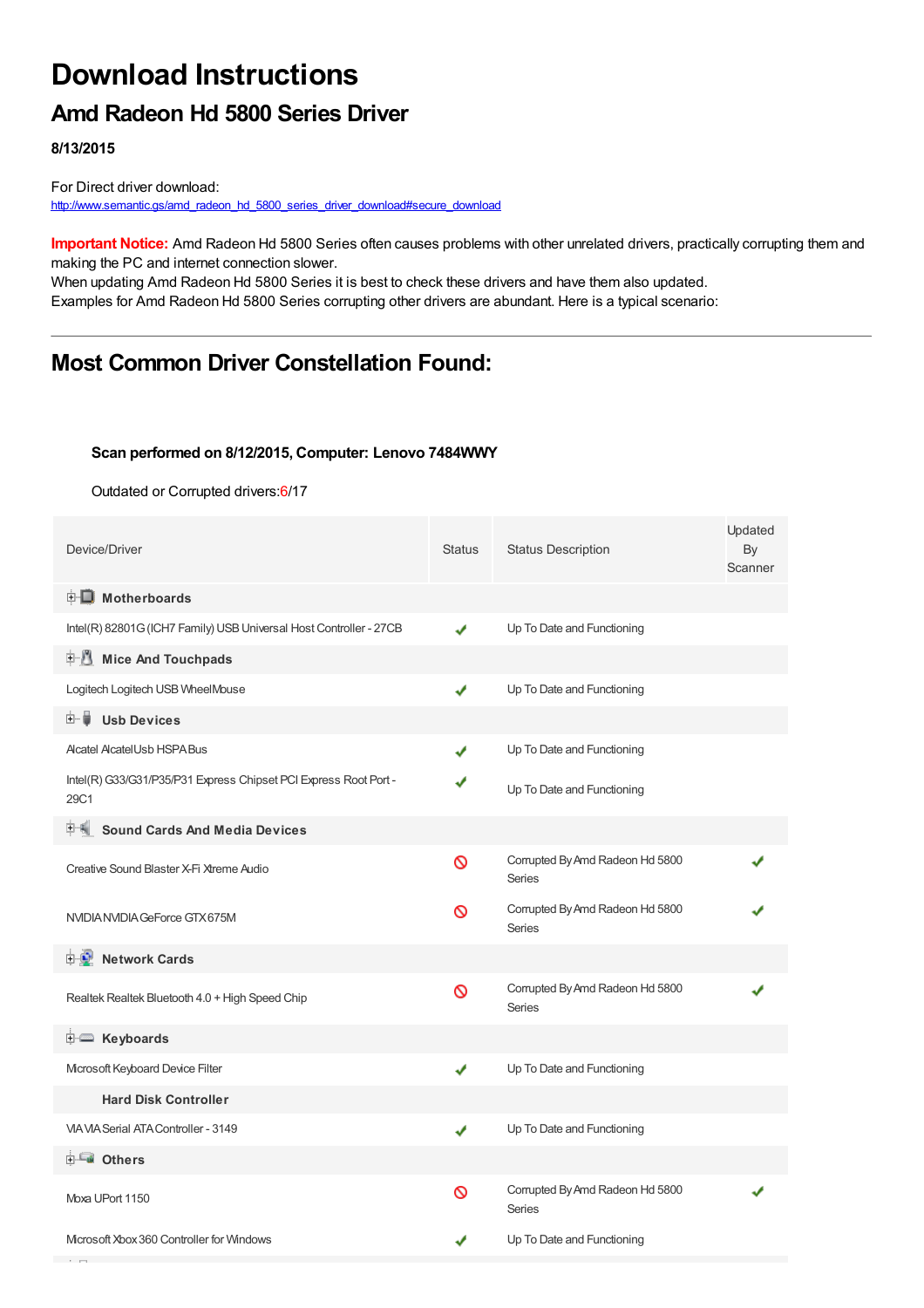| <b>D</b> Cameras, Webcams And Scanners      |               |                            |  |
|---------------------------------------------|---------------|----------------------------|--|
| Canon Canon MP560 ser                       | ✔             | Up To Date and Functioning |  |
| <b>Dideo Cards</b>                          |               |                            |  |
| Intel(R) HD Graphics                        | ✔             | Up To Date and Functioning |  |
| <b>E</b> Input Devices                      |               |                            |  |
| Sony Sony Programmable I/O Control Device   |               | Outdated                   |  |
| <b>E-TP</b> Port Devices                    |               |                            |  |
| hspa Modem Application4 port (COM7)         |               | Outdated                   |  |
| 中 Monitors                                  |               |                            |  |
| Sony Digital Flat Panel (1024x768)          | $\mathcal{L}$ | Up To Date and Functioning |  |
| <b>E-Mobile Phones And Portable Devices</b> |               |                            |  |
| <b>Acer NOKIA</b>                           |               | Up To Date and Functioning |  |

# **Amd Radeon Hd 5800 Series Driver Models:**

| <b>Driver Model</b>                           | <b>Original</b><br><b>Upload Date</b> | Last<br><b>Modification</b> | <b>Driver File</b>                             | File<br><b>Size</b> | <b>Most Compatible</b><br><b>Computer Model</b> | <b>Availabilty To</b><br><b>Scanner</b> |
|-----------------------------------------------|---------------------------------------|-----------------------------|------------------------------------------------|---------------------|-------------------------------------------------|-----------------------------------------|
| Amd Radeon Hd 5800<br><b>Series I42946</b>    | 8/12/2014                             | 8/5/2015                    | amd_radeon_hd_5800_series-<br>i42946.exe       | 86kb                | NEC VERSAE6300<br>RNF41137188.                  | ✔                                       |
| Amd Radeon Hd 5800<br><b>Series 83823</b>     | 10/11/2014                            | 8/6/2015                    | di-83823.exe                                   |                     | 104kb HP3600,                                   | ✔                                       |
| Amd Radeon Hd 5800<br><b>Series 831.12.12</b> | 9/20/2014                             | 8/2/2015                    | amd_radeon_hd_5800_series-<br>831.12.12.exe    |                     | 154kb ASUS 1015BX,                              | ✔                                       |
| Amd Radeon Hd 5800<br>Series 3297             | 9/8/2014                              | 8/6/2015                    | amd_radeon_hd_5800_series-<br>3297.exe         | 80kb                | <b>IBM23728EG,</b>                              | ✔                                       |
| Amd Radeon Hd 5800<br>Series 071.12.132.1     | 10/6/2014                             | 8/4/2015                    | amd_radeon_hd_5800_series-<br>o71.12.132.1.exe | 21kb                | Intel OLFV,                                     | ✔                                       |
| Amd Radeon Hd 5800<br><b>Series 2.132.189</b> | 10/21/2014                            | 8/8/2015                    | amd radeon hd 5800 series-<br>2.132.189.exe    | 199kb               | Compaq EV971AA-ABF<br>SR1860FRFR620.            |                                         |
| Amd Radeon Hd 5800<br><b>Series G81.1678</b>  | 1/3/2015                              | 8/4/2015                    | amd_radeon_hd_5800_series-<br>q81.1678.exe     | 91kb                | HPHPHDX 16,                                     |                                         |
| Amd Radeon Hd 5800<br><b>Series U30703</b>    | 2/2/2015                              | 8/3/2015                    | amd_radeon_hd_5800_series-<br>u30703.exe       | 78kb                | HPVT557AA-ABG600-1150a,                         | ✔                                       |
| Amd Radeon Hd 5800<br><b>Series 41.1097</b>   | 1/10/2015                             | 8/7/2015                    | qaycm-41.1097.exe                              |                     | 61kb HPHPCompag nw 8240,                        | ✔                                       |
| Amd Radeon Hd 5800<br>Series R62777           | 7/22/2014                             | 8/2/2015                    | amd_radeon_hd_5800_series-<br>r62777.exe       | 47kb                | Panasonic CF-30FTSAZN2,                         | ✔                                       |
| Amd Radeon Hd 5800<br><b>Series 8321.11.1</b> | 1/9/2015                              | 8/7/2015                    | xihpi-8321.11.1.exe                            |                     | 155kb Acer TravelMate P455,                     | ✔                                       |
| Amd Radeon Hd 5800<br><b>Series R23763</b>    | 9/5/2014                              | 8/4/2015                    | amd radeon hd 5800 series-<br>r23763.exe       |                     | 176kb Sony VPOCA1AFJ,                           | ✔                                       |
| Amd Radeon Hd 5800<br><b>Series 31.12.17</b>  | 1/3/2015                              | 8/2/2015                    | amd radeon hd 5800 series-<br>31.12.17.exe     |                     | 124kb Acer TM6595,                              | ✔                                       |
| Amd Radeon Hd 5800<br><b>Series 80389</b>     | 11/29/2014                            | 8/7/2015                    | q-80389.exe                                    |                     | 133kb Toshiba Dynabook T554/45KR,               | ✔                                       |
| Amd Radeon Hd 5800<br><b>Series Q21.1484</b>  | 9/15/2014                             | 8/7/2015                    | amd_radeon_hd_5800_series-<br>q21.1484.exe     |                     | 142kb HP GN634AV-ABA a6210,                     | ✔                                       |
| Amd Radeon Hd 5800<br><b>Series 33676</b>     | 9/29/2014                             | 8/3/2015                    | hxvuhuikt-33676.exe                            | 118kb               | Compaq RZ569AA-ABZ<br><b>SR5039IT.</b>          | ✔                                       |
| Amd Radeon Hd 5800<br>Series Z1.11.1978       | 10/24/2014                            | 8/6/2015                    | amd_radeon_hd_5800_series-<br>z1.11.1978.exe   |                     | 165kb HPFJ377AA-ABF a6538.f,                    | ✔                                       |
| Amd Radeon Hd 5800                            | R/19/901A                             | R/R/2015                    | amd_radeon_hd_5800_series-                     |                     | 193kh Sanara Pro76566                           | ✔                                       |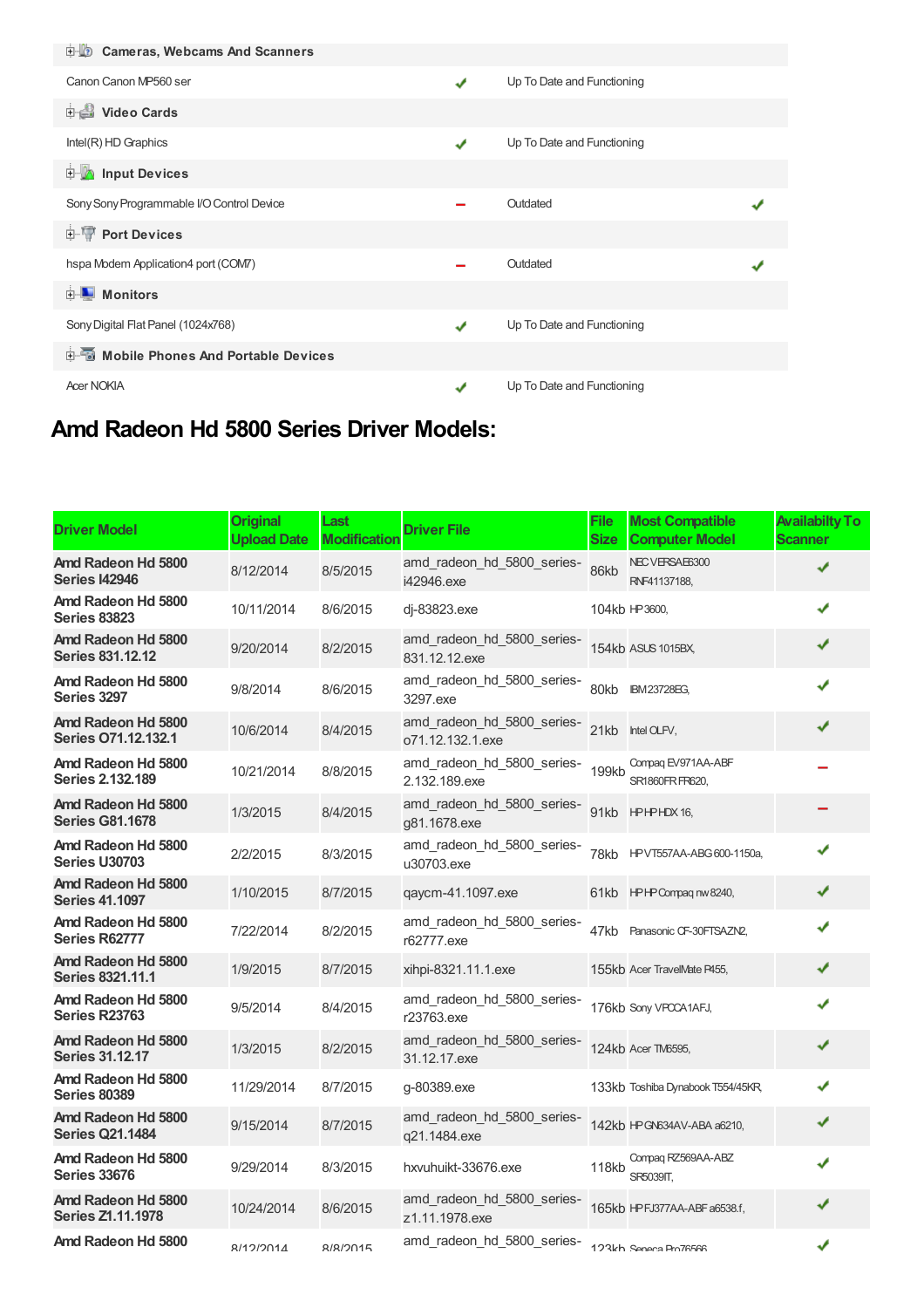| <b>Series 2.1272.10</b>                        | U11L1L1    | U1U1U1U  | 2.1272.10.exe                                |      | <b>ILUINU WINNUTTUI VUVU</b>         |   |
|------------------------------------------------|------------|----------|----------------------------------------------|------|--------------------------------------|---|
| Amd Radeon Hd 5800<br><b>Series V8281.17</b>   | 9/8/2014   | 8/7/2015 | -v8281.17.exe                                |      | 68kb NEC PC-LM530WH6B,               | ✔ |
| Amd Radeon Hd 5800<br><b>Series 70880</b>      | 8/17/2014  | 8/2/2015 | itczs-70880.exe                              |      | 165kb Fujitsu D3161-B1,              | ✔ |
| Amd Radeon Hd 5800<br><b>Series E6222.12.1</b> | 1/25/2015  | 8/6/2015 | amd radeon hd 5800 series-<br>e6222.12.1.exe | 24kb | HP Presario R4000,                   | ✔ |
| Amd Radeon Hd 5800<br><b>Series 2.1092.19</b>  | 7/29/2014  | 8/6/2015 | amd_radeon_hd_5800_series-<br>2.1092.19.exe  |      | 197kb HPDW225A-ABEt475.es,           | ✔ |
| Amd Radeon Hd 5800<br><b>Series 61.181.18</b>  | 8/31/2014  | 8/7/2015 | amd_radeon_hd_5800_series-<br>61.181.18.exe  | 73kb | Toshiba Dynabook T351/46CWD,         | ✔ |
| Amd Radeon Hd 5800<br><b>Series 1.1884</b>     | 9/29/2014  | 8/5/2015 | amd_radeon_hd_5800_series-<br>1.1884.exe     |      | 103kb Lanix LANIX TITAN HX 4140,     | ✔ |
| Amd Radeon Hd 5800<br><b>Series Q42642.1</b>   | 1/18/2015  | 8/1/2015 | amd_radeon_hd_5800_series-<br>q42642.1.exe   | 45kb | NEC Express5800/54We [N8000-<br>246. | ✔ |
| Amd Radeon Hd 5800<br><b>Series 31.1393</b>    | 10/8/2014  | 8/3/2015 | amd radeon hd 5800 series-<br>31.1393.exe    | 43kb | Dell Studio 1745,                    | ✔ |
| Amd Radeon Hd 5800<br><b>Series 72067</b>      | 9/22/2014  | 8/2/2015 | amd radeon hd 5800 series-<br>72067.exe      |      | 143kb MSI MS-6508,                   |   |
| Amd Radeon Hd 5800<br><b>Series 23423</b>      | 12/4/2014  | 8/6/2015 | amd radeon hd 5800 series-<br>23423.exe      | 63kb | Itautec LX202.                       | ✔ |
| Amd Radeon Hd 5800<br><b>Series P231.137</b>   | 9/17/2014  | 8/2/2015 | amd_radeon_hd_5800_series-<br>p231.137.exe   | 55kb | Fujitsu PRIMERGY RX100 S6,           | ✔ |
| Amd Radeon Hd 5800<br><b>Series 1.12746</b>    | 8/17/2014  | 8/4/2015 | amd_radeon_hd_5800_series-<br>1.12746.exe    |      | 198kb Gateway E-4610DSB,             | ✔ |
| Amd Radeon Hd 5800<br><b>Series L73743</b>     | 12/8/2014  | 8/8/2015 | amd radeon hd 5800 series-<br>173743.exe     |      | 191kb HP CO2900EC,                   | ✔ |
| Amd Radeon Hd 5800<br><b>Series 1.11.1827</b>  | 12/25/2014 | 8/2/2015 | amd_radeon_hd_5800_series-<br>1.11.1827.exe  | 90kb | Intel S3420GPC,                      | ✔ |
| Amd Radeon Hd 5800<br><b>Series 43963</b>      | 9/23/2014  | 8/3/2015 | amd_radeon_hd_5800_series-<br>43963.exe      |      |                                      | ✔ |
| Amd Radeon Hd 5800<br><b>Series 23082.1</b>    | 1/17/2015  | 8/6/2015 | amd_radeon_hd_5800_series-<br>23082.1.exe    |      | 157kb Compag Workstatio,             |   |
| Amd Radeon Hd 5800<br><b>Series 63607</b>      | 9/24/2014  | 8/3/2015 | ygsprre-63607.exe                            |      | 182kb AMD& ATI ATI RC410MD-SB460,    |   |
| Amd Radeon Hd 5800<br><b>Series Y1.12681.1</b> | 8/6/2014   | 8/6/2015 | amd_radeon_hd_5800_series-<br>y1.12681.1.exe | 42kb | Compag DT176A-ABE S5320ES<br>ES340,  | ✔ |
| Amd Radeon Hd 5800<br><b>Series H1.10344</b>   | 1/29/2015  | 8/5/2015 | amd_radeon_hd_5800_series-<br>h1.10344.exe   |      | 106kb Sony VGN-FW41E_H,              |   |
| Amd Radeon Hd 5800<br><b>Series 322.127</b>    | 11/7/2014  | 8/4/2015 | amd radeon hd 5800 series-<br>322.127.exe    |      | 108kb Toshiba Dynabook TX/66HPK,     |   |
| Amd Radeon Hd 5800<br><b>Series 2.10066</b>    | 9/25/2014  | 8/2/2015 | amd_radeon_hd_5800_series-<br>2.10066.exe    |      | 171kb NEC VERSAP550 NN680209359,     | ✔ |

### **Typical Driver constellation for scanned computers:**

#### **Data derived from 1014 scans made on these 386 computers from 9/10/2014 to 7/31/2015:**

HP Presario V6000, Sony VGN-SZ13GP\_B, Notebook MIM2260, Compaq PX734AA-BAa123l NA520, MSW GmbH & Co. KG Intel DP55WB, IBM8184D7G, Open Labs Neko/Miko, Dell BlackfordESB2, HP ProLiant DL360 G5, Sony VGN-S45C S, HP 100-5158, Sony VGN-NS225J, Sony SVE11139CJB, Acer Aspire 3810TZG, Packard Bell IXTREME6238, Toshiba Dynabook TX/66JPK, Packard Bell ISTARTD2141,NECPC-VL750AS, Toshiba Dynabook TX/66HPK, Toshiba Dynabook T451/58EBS,HP Presario V6000, MSI ThirdWave Corporation Prime Series, IBM621910U, Sony VGN-AR51J, Sony VPCEB1E1E, Panasonic FZ-G1AABJB1M, Extracomputer D3128-B2, Fujitsu D2178-A1, NEC PC-VY16MEXJRFHX, Epson Endeavor NY3300S, HP NQ973AA-ABF p6032f, LG X200-NS5BK, Acer TravelMate 5740G, IBM2673CU6, Sony VGN-FE570G, Sony VGN-FW45MJ\_B, NEC PC-MY28FEZR6, Sony VGN-TZ33\_B, Dimotion PCDQ3W5, HP AY020AA-ABL p6320f, IBM8177B1G, HP ED737AA-ABSt3160.se, Gateway E4252, Sony PCV-RX407, Sony VGN-AW15G\_H, NEC PC-MY18ABZE4, LG E300-A.C28BC1, OEGStone DB75EN, HP PS135AA-ABYt777.dk, Fujitsu FMVF53BDWS, SonyVPCCW2AFJ, Toshiba Dynabook EX/2513CDSTB, LGRD560-C.ADB1F4,HPPavilion ze5700,HP23-f390, SonyVGN-FW36GJ, Samsung SM50S, IBM8215A64,Daewoo CT7150,HPDF162A-ABHT160, ECSM916, SonyVGN-FJ90S, MSI MS-6163, PCSMARTPTI1010,HPHPProBook 6455b,HPDX2250 MTSRP KMAT, Fujitsu FMMS8YE, Toshiba SATELLITE L850-1M6, NEC RND41042195, Acer Veriton S480G, SAMSUN Q308, WIPRO WIV37455-0798, MSI MS-9A45, IBMIBM System x3650 -[7979BJU, HP Compaq nx9110, HP KZ692AA-ABU m9373.UK, HP ED755AA-ABE w5180.es, Dell Vostro 1550, HP PAVILION DV6187, Intel WIV68805-0072, HP GU508AA-B14 m9080.be, HP HP Compaq 6910p, Compaq RX917AA-ACJ SR1929IL FD440, Packard Bell IMEDIA X1300 AIO, HP 23-d219, Compaq DD377A-ABX6680 FI110,HPHPPavilion dv9870 Notebook PC, Toshiba SATELLITEC855-27U,Dell OptiPlexGX1 600L, PanasonicCF47, MSI MB-7529,HPHPPavilion dv5000 ES248EA#ABD, Dell PowerEdge 1800, Alienware Aurora m9700, Generic Generic, Sony VGN-FJ68SP\_W, SAMSUN SQ45/Q70C/P200, Sony VGN-NS120AH, IBM 622133G,HPHPCompaq dx6120 MT, IBM268452M, SonyVGN-NS21SR\_S, Toshiba Libretto U100/190DSW,HPG5350nl, Fujitsu FMVLRA70, PanasonicCF-19KDR01CE, SonyVPCL22AJ,Compaq EG217AA-ABGSR1699ANAN540, SonyVGN-A230P, SonyVGN-A215M,Compusys PLCTowe, Lenovo SS09254503,Compaq GT701AA-ACJ SR5250IL, Supermicro X9DR3-F, LGE500-L.A2RBY, Toshiba Dynabook TX/66HPK, Intel D2500CC,HPH9-1101es,HPRY869AA-ABAm8067c,Gigabyte T1005, Lenovo ThinkPad X220 Tablet, Sony VGN-FW41E\_H, Velocity Micro CINEMAGIX, HP HP Pavilion TS 14 Notebook PC, Fujitsu FMMX95SD, Toshiba Dynabook EX1/524CMEWD, IBM IBM System x3200 M2 -[4368K5G, MSI MS-16GN, Gateway Gateway M460, HP NC133AA-AKB m9561cs, Lenovo 3000 S200 Desktop, HP